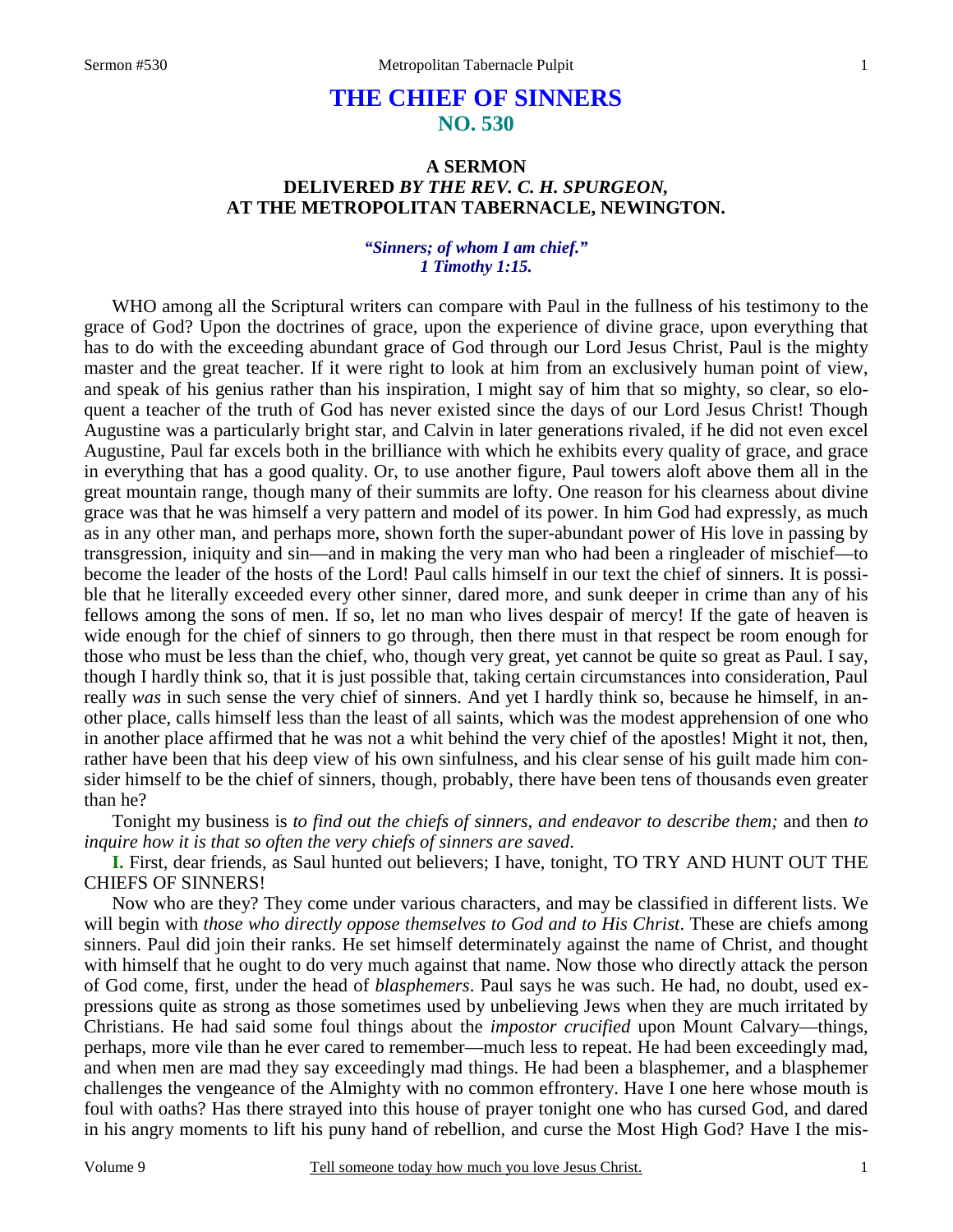fortune—no, I will not call it so—have I the hopeful *privilege* of talking to one who has spoken against Jesus of Nazareth, and who is determined to quench His religion, or to oppose it to the utmost of his power? Is it so? Then indeed, friend, you are one of the chief of sinners, and I am glad that you are here, that I may tell you that there is mercy even for such as you are, for "all manner of sin *and blasphemy*  shall be forgiven unto men." No matter how often or how foully you have cursed the Most High, and damned yourself, He will not damn you if you will turn from the error of your ways, and seek mercy through the blood of Him whom you have despised!

Others come under the same class. For instance, we must here put the *infidel,* for although his words may not take the form of blasphemy, yet the very thought that there is no God is blasphemy, and he who dares to vent that thought is not only a fool, but one of the chief of sinners! And so you have tried to suppress your conscience, and to silence its monitions by pretending to believe that there is no God? You have tried to rake up the stale arguments of Tom Paine and of Voltaire, and you have chuckled when one who called himself a bishop of God's heritage dared to vent some strong things against the Book of His divine inspiration. You know in your heart that there is a God! Your conscience tells you that He is a just God; you expect to be punished for your sins. That start the other night when you were alone, that cold shiver when someone spoke of death—all these prove that your infidelity is not so stout and brave a thing as you have dreamed it was. A poor, cowardly thing it is, who turns pale at a sickbed and flies, with coward paleness on its cheek, when once it thinks of judgment to come! Oh, if you are here, you Atheist, you Deist, you disbeliever in Christ Jesus, you are one of the chief of sinners, and I am glad you are here, that I may tell you that a God of love waits to embrace you, and that He still declares this to be true—that He is able to save to the uttermost all them who come unto God by Him! Fling down your weapons! You cannot fight the Most High! End this unequal quarrel. Have neither truce nor parley, but consider how you may be at peace with Him! The hand of His love is stretched out to accept the hand of your submission. Oh, be reconciled to God through the death of His Son!

And here I ought to include *those who hold views derogatory of the Deity and the person of Christ*. Faithfulness to you, my hearers, compels me to put down the *Socinian;* I will not call him Unitarian, for we all hold the unity of the Godhead. Trinitarians, but Unitarians are we still. Far otherwise the Socinian and the Arian—I put them down here—the men who say that Christ is not God, that the Redeemer of the world was but the son of Mary, that He who walked the waters of the deep, chained the winds, cast out evil spirits, and made even Hades startle with His voice when the soul of Lazarus came back—that He was but a prophet, a creature, a mere man! Surely, sir, you are one of the chief of sinners to have talked thus of Him who is "very God of very God," the express image of His Father's person! But even to you is Jesus gracious, and He bids you still believe in Him. You shall bow the knee to Him one day, and worship Him, for, "At the name of Jesus every knee shall bow, and every tongue confess that He is Lord, to the glory of God the Father." Bow your knee, NOW, and kiss the Son lest He be angry and you perish from the way when His wrath is kindled but a little. He bids you come to Him, then will He blot out your sins like a cloud, and like a thick cloud your iniquities. The chiefs of sinners, we are sure, are found among those who directly attack the person of Jehovah's Christ; yet even to these is the gospel of salvation sent!

Another group of princes and peers in the realm of evil may be described as *those who attack Christ's people and who seek to pervert them from the right way.* This sin pressed heavily upon the conscience of Paul. He had not only put them in prison, which was bad enough, but he had taken the saints into the synagogue, and probably they had been beaten before the assembly, and compelled to blaspheme. You, perhaps, know what that means—compel them to blaspheme. The Roman way of doing it was to say, "Curse Christ." Often did the Roman Emperor command the martyrs to curse Christ, and you remember Polycarp's answer?—"How can I curse Him? Sixty years have I known Him; He never did me a displeasure, and I cannot and I will not curse Him." Then the whip was applied, or the hand was held over burning coals, or the flesh was pinched with hot irons, and then the question was put again— "Will you curse Christ now?" Paul says that he, though probably using milder means, compelled the professors of Christ's faith to blaspheme. And there may be some such here—the husband who persecutes his wife for Christ's sake; the father who charges his child, upon his obedience, never to go to the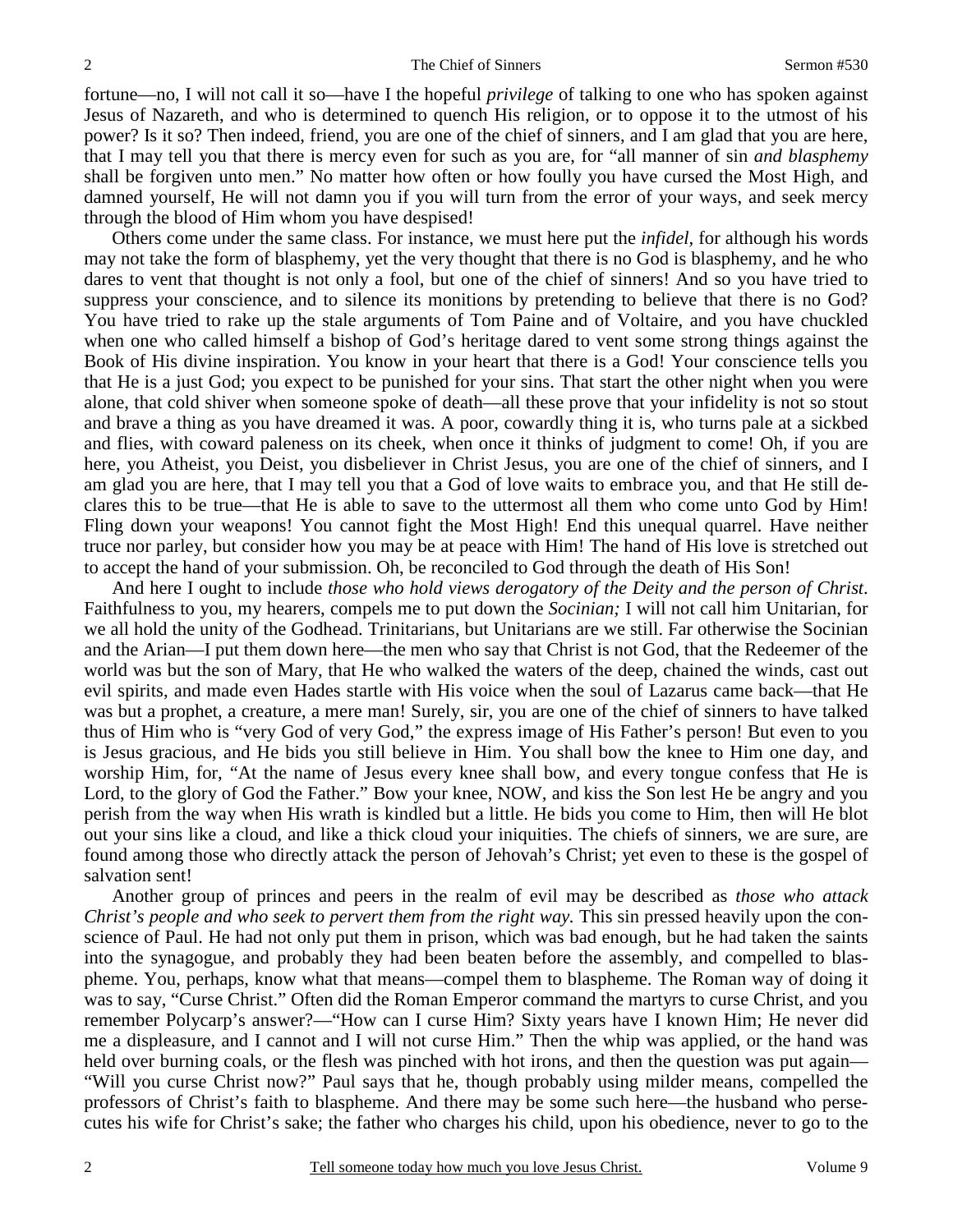#### Sermon #530 The Chief of Sinners

sanctuary of the Lord again; the employer who plagues his employees, mocks and jeers, and can never be content except when he is saying hard things against them. Have I not many here who still practice the device of cruel mocking? You abhor Christ and His people; you fight against God in His little ones. Beware! Beware! For this is a high sin! Nothing puts a man on his mettle like meddling with his children, "Touch me, if you will," the father says, "if you are a man, and smite me if you dare." But touch his children, and the blood is in his cheeks, and the mettle is up, and there is no knowing what a man will do when he sees the offspring of his own heart ill-treated! So God will avenge His own elect that cry day and night unto Him, though He bears long with them. To you who thus rank with the chiefs of sinners, I say that Paul the persecutor "obtained mercy," and so may you! "This is a faithful saying, and worthy of all acceptation, that Christ Jesus came into the world to save sinners, of whom" *persecutors* rank among the chief!

There is another group whom you will all acknowledge to be of the chiefs of sinners—*those who have sinned foully in the world's esteem—violating the instincts of nature, and outraging the common* sense of morality and decency! It scarcely needs that I should mention the harlot who infests the streets, and pollutes society; or that worse wretch, the whoremonger, who first leads her astray! I speak plain words, such as I find in Scripture. Such God shall judge when He comes at the last day, for this temptation is a deep ditch, and the abhorred of the Lord shall fall into it. This crying sin of our land needs to be sternly rebuked! Other sins are outside the body, but this pollutes both body and soul, and often sends down to generations yet unborn a horrid curse—at the very thought of which the soul is sick! Of all sins, young man, young woman, take care that you stand aloof from this! Pass not by the house of the strange woman if you love your life, for her gates lead down to death, even to the chambers of the damned! Yet, glory be to divine grace! There is mercy, mercy for such—and multitudes of these chiefs of sinners have become as the very brightest stars in heaven—snatched by the strong arm of Jesus from the miry clay, and out of that horrible pit of hell! They are now clothed, and in their right mind, they have gone to sit at the feet of Jesus, to sing of redeeming love. There was that Mary, that Mary whom Jesus had forgiven. Well might she love much! And many a loving spirit do I know, and there are some very dear to God's Church here, who love their Lord, and often shame some of us who stand more prominent than they who once drank deep of that bitter cup, and once went to the very depths of that sin. Publish it in your streets! Tell it wherever you meet with the most loathsome and most defiled! Jesus is able to save to the uttermost! He was the friend of publicans and sinners. "This man receives sinners," is Jesus Christ's motto! Other men reject the sinner; they turn aside from her—woe unto her if she comes between the wind and their nobility! But, *"This man* receives sinners"—receives them to His heart, and to His bosom—to His kingdom, and to His throne! You chiefs of sinners, rejoice that if you believe in Jesus there is mercy for you!

And surely I may find another class of the chiefs of sinners among *those who have become not only sinners themselves, but the tutors to others in the school of evil*. Satan has a university, and there are many who have fairly won their diplomas as first-class professors there. They have learned to sin with a high hand, and with an outstretched arm—until they not only sin themselves—but delight in the sins of others! Have we not seen the old drunkard, and how he gloats when he sees another man won to the army of the bestial? Have you not seen the eyes of some base old demon in a country village twinkle when he sees that fair-haired boy for the first time pander to the infamous customs in which he has long reveled? Have we not known some of those foul-mouthed masters of all baseness whose very talk is enough to make a whole parish sick with the pestilence of vice—men that you had rather go over hedge and ditch 70 miles than meet? There are such. You have seen them, I dare say. And, mark you, *when that being is a woman, if anything, it is then worse! The softer sex, usually by far more apt to teach, instills* the secret vice of evil, and wraps it up in insidious enchantments, by reason of which many a strong man has fallen when Delilah has been his charmed tutor in sin! I may not, oh, I hope I may not have one such being within earshot now; yet, it is possible, amidst the thousands who this house now contains, but what there must be some of you who roll sin under your tongue as a sweet morsel, and talk of it with a gusto till you tickle the fancies of others—and lead them into defilements which otherwise they never might have touched! You artfully conceal the book while putting the bait in the young man's way, and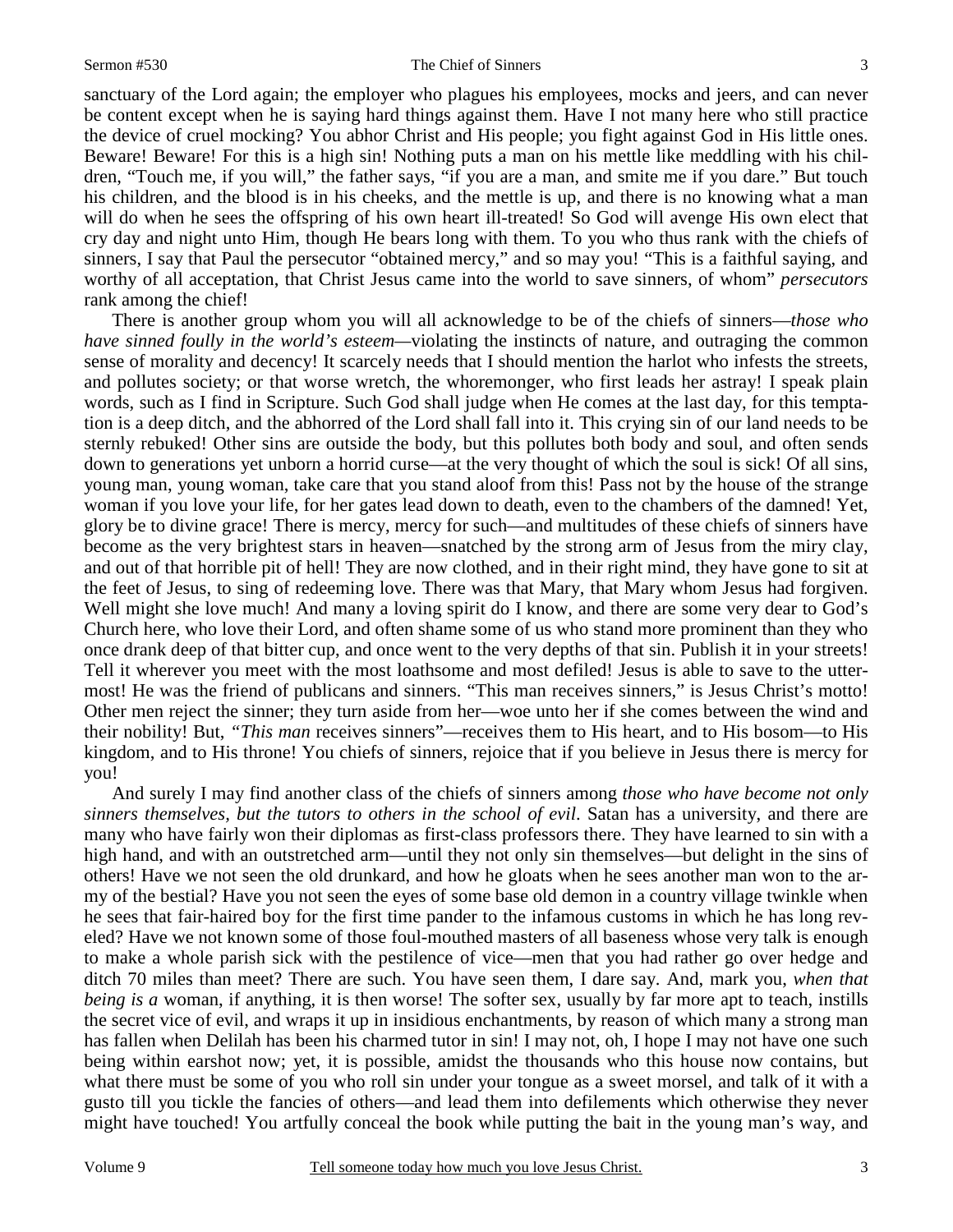thrusting the knowledge of new vices upon those who should have shunned them! Oh, you are the chief of sinners with a vengeance, and you shall be hung up like Haman upon the lofty gallows forever if you repent not! Yet, O sovereign grace! How can I tell Your heights? O sea of love, how can I ever fathom Your depths! There is even mercy proclaimed for such! Turn, turn, why will you die, O house of Israel? Why will you perish?—

### *"While the lamp holds out to burn The vilest sinner may return!"*

I find no exception in the offer of mercy. All are included in the invitation of welcome, "Whoever will, let him come and take of the water of life freely." "Though your sins are as scarlet they shall be as wool, though they are red like crimson they shall be whiter than snow." Here is a full, a free, a perfect, and a complete pardon for all your past offenses!

Though I have not yet finished the list, I would rather change the note for a minute. I have another class of the chiefs of sinners to find out. I, myself, belong to them, and I therefore speak with feeling. In this section we include *those who have had much light, and yet have sinned against it; who have been taught better, who have had a knowledge of the way of the truth of God, and yet have turned aside to crooked paths*. To have been nursed upon the lap of piety, and bounced upon the knee of Christian affection is no small privilege. To be lighted to one's cradle by the lamps of the sanctuary, and to be hushed to sleep with a lullaby in which the name of Jesus comes as a sweet refrain—this involves an awful responsibility! No man can go to hell over a mother's tears without accumulated vengeance; no son can rebel against a father's affectionate and tearful admonitions without perishing 10 times more frightfully than as if he had never been thus privileged. Ah, my hearers, alas, alas, for the hardness of your hearts there are many such here now! I would charitably suppose that very few of you belong to the other classes I have been speaking of, but the great mass of you who are unconverted belong to this class. Do you remember young man, how your mother put her arms around your neck, and wooed you to turn to Christ? Do you remember that little Bible when you first went to school, and that verse she inscribed as a motto—she watered it with her tears as she wrote it! Do you recollect those letters she addressed to you? She is now in heaven, is she? Then let them be the more sacred to your recollection. And do you remember that Sunday school teacher? Was he not a father to you? Was not that excellent woman who used to entreat you to turn from the error of your ways a very mother to you in Israel?

Do you not remember, young woman, some of you, the earnest exhortations that my beloved sister, Mrs. Bartlett, has addressed to you? If ever there was a woman that could, under God, move the heart and soul, she is that woman! And yet, there are some of you that listen to her voice, and yet you are unconverted! You have the light of God shining upon your eyes, and yet they are still sightless! You live in the land of mercy, where its bell summons you to come to its assembly of divine grace, but you still will not come! You have the light, but you shut your eyes against it! Remember, young man, young woman, when you sin, you sin with seven-fold atrocity, because you know better! No—seventy sins are rolled into one in your sin of daring deliberate willfulness! Within that egg of sin there sleeps the seed of your greater damnation because you know the right, and yet you choose the evil. Have I not now the privilege of speaking to some whose old familiar associations are awakened up by these feeble glances at your life story? Do you not feel just now, as if you were kneeling down again in that little room, and heard the native accents of your mother's prayer, while your lips hardly refrain from repeating afresh the words of your own prayer, which she taught your lips to frame before she put you to your rest? Do you not remember it? And do you not remember sometimes, when your conscience was awakened, and your heart was almost broken, and your soul said, "I could almost be a Christian," but you excused yourself with a frivolous delay—"Go your way for this time; when I have a more convenient season I will send for you"? But, alas, that *convenient season* has yet to come! And your conscience grows seared. Drugged with the opiates of sin, you grow less and less tender of the affectionate appeal. Woe will be the day of your visitation, for it shall be cloudy indeed, unless you turn at the voice of reproof. But even to you, O chief of sinners is the word of this salvation sent!

*There are those, too, who sit under an earnest ministry and yet go on in sin—*they surely belong to the class of chief sinners. O, my hearers, how I would to God that I could be as earnest with you as I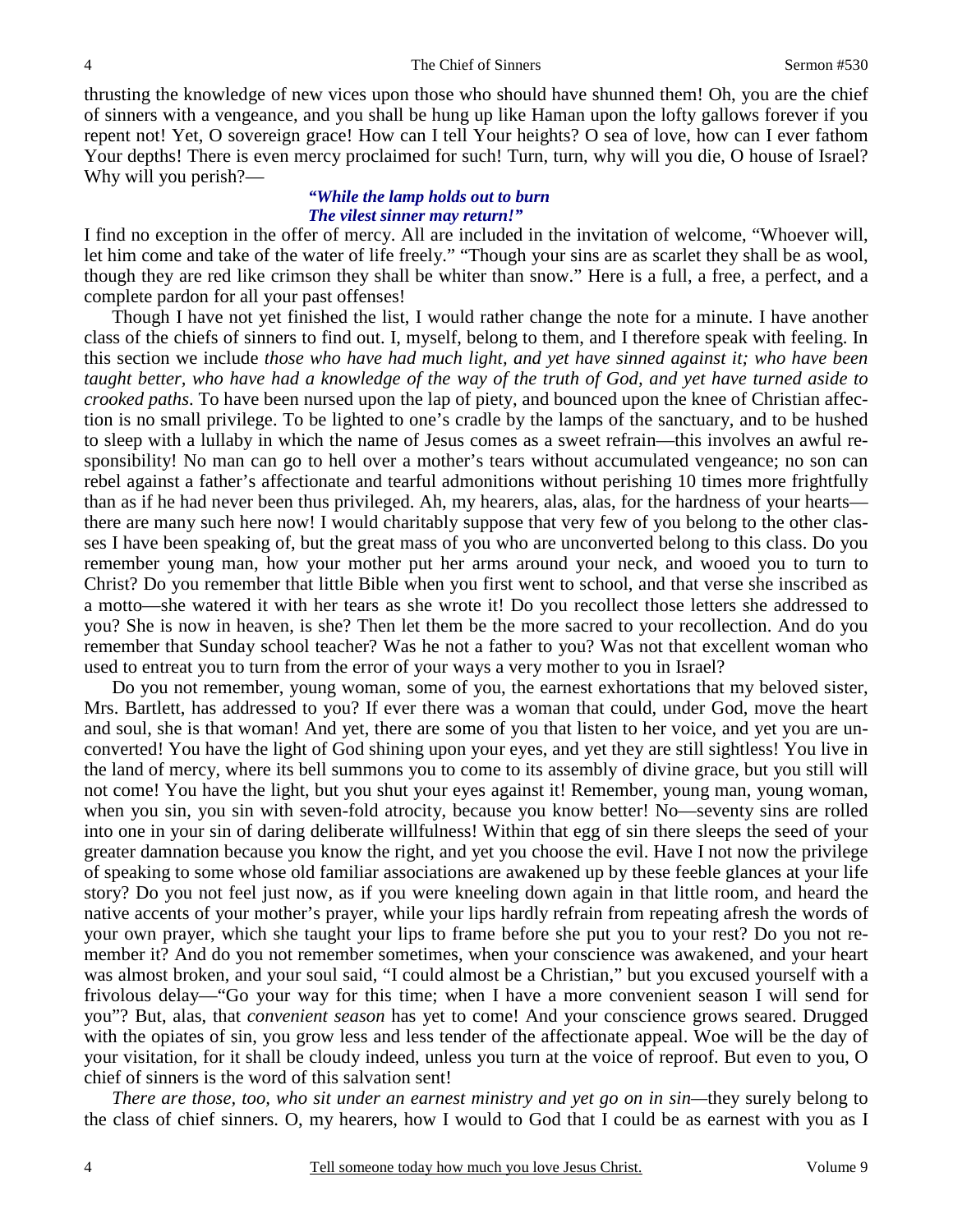want to be! The Lord knows there are times when I am not in the pulpit, when I feel that I could weep you to a Savior; but sometimes when standing here, the influence of this mighty throng seems rather to distract me, than to bring my whole soul into play; and yet, the Lord knows how earnestly I long for you in the heart of the Lord Jesus Christ. I have not shunned to declare unto you the whole counsel of God as far as I have known it. I know I have failed in knowledge, but never in honesty; yet, I know there are some of you who come here, and yet you live in sin. The world says, "So-and-So goes to Spurgeon's Tabernacle," and they expect you to be better for going there; and yet they say, "Ah, how they drink!" or, "Hear how they will swear!" Where are you? You used to have your shop open on Sunday morning, but it is now shut. I am glad you have got as far as that. Still, let me tell you, you only compound your sin, and make a covenant with hell if you outwardly pay respect to the Sabbath, and secretly indulge in other profanities! Drunkenness may destroy you without Sabbath-breaking! It is not giving up *one* sin; it is giving up the *whole!* It is not the barter of one sin for another to quiet your conscience, which will satisfy justice or rescue you from destruction. Man, there must be a divorce between you and your sins! Not a mere separation for a season, but a clear divorce! Cut off the right arm; pluck out the right eye, and cast them from you, or else you cannot enter into eternal life. Are there not some of you who have for years listened to my ministry, and yet you are none the better? And some of you are rather the worse, I fear. You are getting gospel-hardened by it all! Well, by God's grace, there is mercy for you, too! You are the chief of sinners, but the red flag is not run up yet—the white flag still floats mast-high—the flag of invitation—the flag of love—the flag of mercy. Come to it! Come to Jesus now! You may never have another invitation. Soon may this tongue be cold in death, or your ears may be deaf forever, like claycold marble. Turn you, at this rebuke, for if after being often reproved, you harden your necks, you shall suddenly be destroyed, and that without remedy. To you, even to the chief of sinners, is the word of this salvation sent!

Drawing the bow at a venture, there is another class I would single out—*those who are gifted from their childhood with a tender conscience*. There are men and women who seem to be born without a conscience. So hard and dull of impression are they, that if they have any faculty of distinguishing between good and evil, it is as though they had eyes and saw not, and ears but they hear not! And if it ever speaks, the voice is so weak, you can never hear it. But there are those, on the other hand, who have a naturally quick understanding, a delicate sensitiveness, a ready perception of right and wrong, a strong and vigorous conscience. They never sin without being aware of what they are doing, and they are troubled and pestered, as they say, about it. They cannot sleep at night after they have been committing any serious breach of propriety. Even when they are walking the streets, or when they are busy, they are quickly startled at the recoil of their own transgressions! Oftentimes there is a certain uneasiness and fretfulness which comes over them because they are conscious that they are not pursuing the right course. Now, if you are gifted with this tender conscience, and yet you constantly violate it and directly act in the face of your own convictions, you are the chief of sinners! But still, still Paul, the chief of sinners, found mercy—and so may you!

And again—if you have had warning in sickness, and especially if on your sick bed you have vowed unto the Lord that you would turn to Him, then you are covenant-breakers, *you that violate vows made to the Most High—*you must also be put among the first and foremost of transgressors! When the cholera was here some nine years ago, you vowed that if God would spare you, things would be different. He did spare you, but things are no better now than they were before. When the fever prostrated you, what promises you made, and where are they now? You have lied unto the Eternal God! Is it little for you that you should have promised, and not have paid—have vowed unto Him, and not performed? Now, sinner, you are a liar, as well as anything besides; you are a rogue, a dishonest one against God, with whom the compact was made; but the invitation is still freely tendered unto you—come unto the Lord Jesus Christ, and believe in Him—and you shall be made whole!

The chiefs of sinners comprise so numerous a body; I believe every one of us must be included in the list in some shape or other, and I know this—if ever you and I are saved, if God shall give us very great mercy, we shall feel that we were the greatest sinners. When Paul saw how kindly his Master treated him, it seemed to break his heart—"What? Did I ever curse that Christ who has blessed me? He that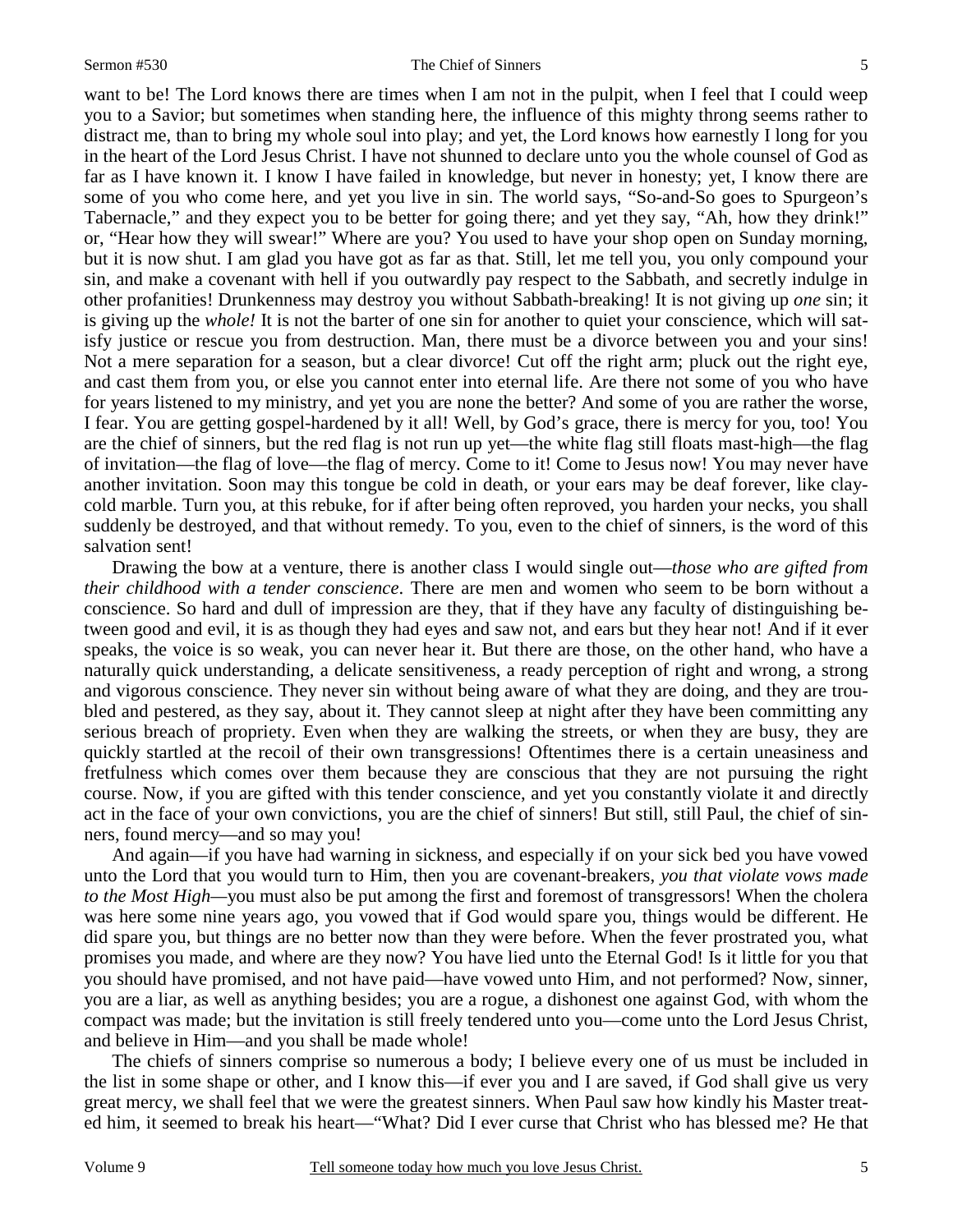is so rich in loving-kindness did I ever spurn Him?" Verily, now, I think I have had the blackest sight of sin when I have had the brightest sight of mercy! When my dear Lord and Master has privileged me, by allowing me to come near Him in prayer, and I have felt His love shed abroad in my heart—then it is that I have felt as if I could bring imprecations upon myself for ever having been a traitor to Him! What? Could I spit in Your face, my Redeemer and my Lord? Could I ever crown Your head with thorns, which now it shall be my life's task to crown with jewels? What? Did *You* love *me* so? Did You forgive *me* so, and could I ever speak against You? It is great mercy that sets forth our great sin, for we only come to reckon ourselves the chief of sinners when we see the great love of God. So then, without amplifying any longer, I will put the invitation thus—whoever among you have sinned against the Most High, you are all on a level, and the invitation of mercy is put to you, each and all, and this is the gospel—"He who believes and is baptized shall be saved, he who believes not shall be damned." May you be led to believe, and to profess your faith according to God's way!

**II.** Well, now, but a few minutes remain to me, and I will endeavor to be brief while I try to answer the question, WHY ARE THOSE WHO ARE PROVERBIALLY THE CHIEF OF SINNERS VERY FREQUENTLY SAVED?

One reason is *to illustrate divine sovereignty*. There is no jewel of His crown of which God is more jealous than His sovereignty. "I will have mercy on whom I will have mercy, and I will have compassion on whom I will have compassion." Now, when He saves the harlot, when He calls the persecutor by sovereign grace, then all men see that this is the finger of God, and that He dispenses His love and kindness according to the purposes of His own absolute and uncontrollable Will. He chooses the chief of sinners that He may show to all men that He will take the base things of the world, and the things which are not, and things which are despised, to bring to nothing the things that are—that no flesh may glory in His presence!

Another reason is *that He may show His great power*. Oh, how hell is made angry when some great champion falls! When their Goliaths are brought down, how the Philistines take to their heels! How heaven rings with songs when some chief of sinners becomes a trophy of the divine power! And how men talk, with glib tongues, of the great and mighty deeds of God, when the drunkard and the swearer, and the prostitute are washed, and made saints! What a noise it made at Elstow, when they said at the public-house on the green—"You know John Bunyan?" "Oh, yes, we know him! You mean the fellow who was always first at a game of tip-cat—he who could always drink the longest! Oh, yes, we know him." "Well, do you know, he was preaching over at Bedford yesterday?" "What?" said one, "*preaching* at Bedford? I would as soon have thought of the devil preaching as John Bunyan! What a wonderful thing the gospel must be, to change such a man as that!" And yet it was true! John Bunyan, who frequented the ale-house; who knew more about the county jail, and more about the Celestial City that is on the other side the flood, than most men of his times. It shows the power and the sovereignty of God when such men are saved.

And next, *how it shows His grace!* When I have sometimes sat to see inquirers, I have seen a number come in one after the other who have been born and brought up in the midst of piety, and I have blessed God for them. But, by-and-by there has come in one whose tale has been terrible to tell, and it was not easily told—except with many sighs, and sobs, and tears, yet, when it was disclosed, there have sat *two* weeping together—I scarcely know which wept more—he who wept because of divine grace illustrated *in* him, or the other because he saw in another the divine grace which he had tasted for *himself!* Oh, when great sinners tell out their tales, they are so straightforward, so explicit! There is no muddle about it, no questions about when they were converted, or how, but there they are. They say—"Ah, sir, it must be divine! Such a change has been worked in me that nothing could have thus turned the lion to a lamb, the raven to a dove, but the grace of God." In great sinners, then, the grace of God is made conspicuous!

Again—great sinners are very frequently called by God *for the purpose of attracting others*. You know that when some great transgressor finds mercy, straightway many hearts say—"Ah, then there is mercy for *me."* I am glad, I am very glad that there was a Manasseh, that there was David, that there was a Saul of Tarsus, and I am glad they are in the Bible. The wicked cut the stories out, and they laugh at us and say, *"These* are your saints?*"* Ah, we can bear that, while we can say—"No, this is what they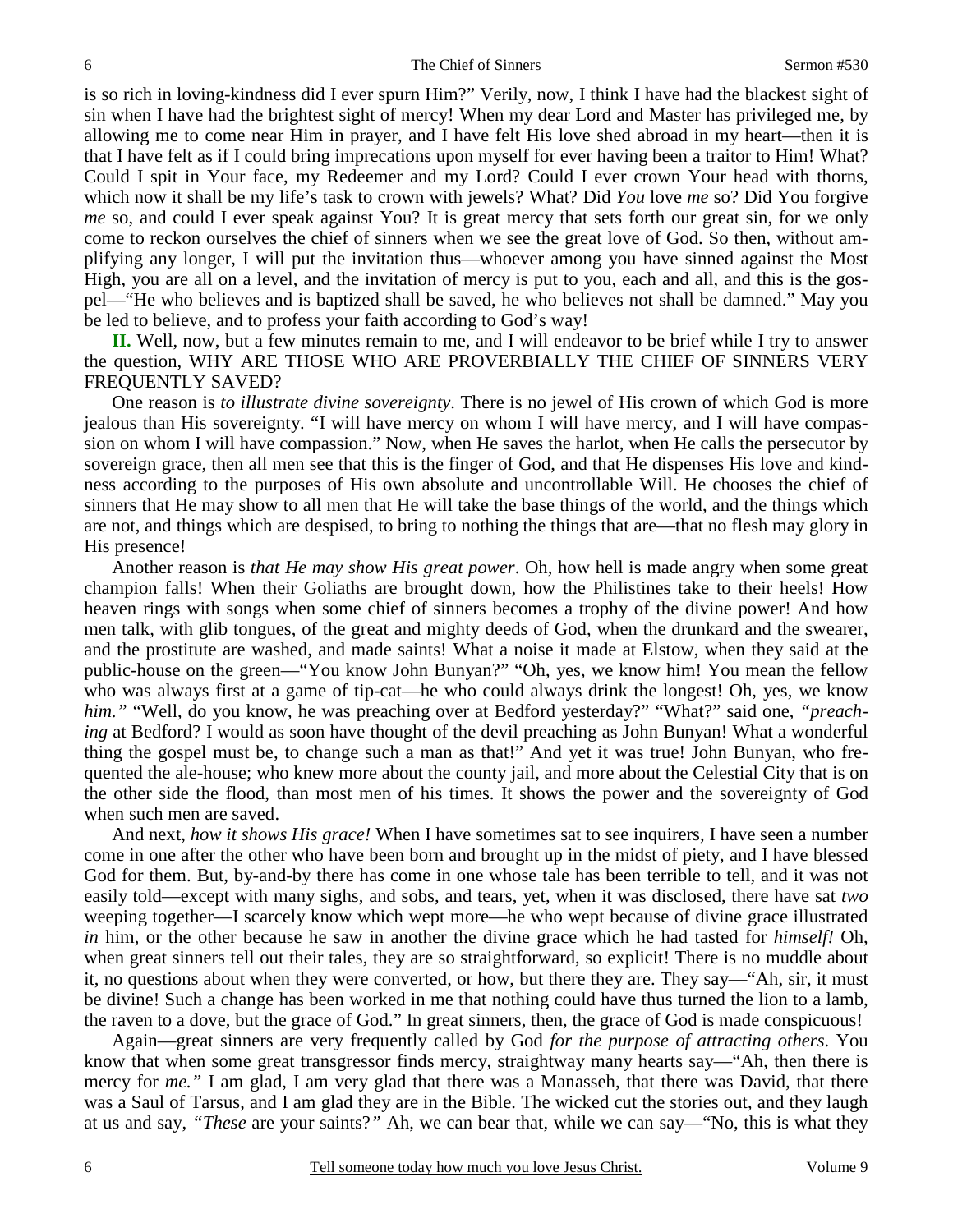were by nature, but they were saved, for all that, by the distinguishing grace of God, who saves men through faith, and not by their works." Now, I believe that that case of David has been a solace to thousands, if not to millions. The hurt he did in his lifetime was certainly very great—but the immeasurable benefit which has flown to the universal Church from the penitential Psalms—puts altogether into the shade the damage which the fall of David did to the Church in his own time! Not that there is less shame to the sinner, but that there is more glory to the Savior where sin abounded in the first instance, and divine grace did much more abound in the sequel! We can well bear this spot, for the sake of the light of God which comes from the sun. Sinners! All of you! If you would put yourselves among the little ones, if your lives have never been grossly vile (I am glad if they have not)—let the fact that the great sinner enters, and is washed, attract you! I have heard it said of the elephant, that sometimes before he crosses a bridge, he puts his trunk and perhaps one foot, upon it. He needs to know if it is quite safe, for he is not going to trust his bulky body to things that were built only for horses and men. Well, after he has tried it, if he finds it strong enough, away he goes, and his great carcass is carried right across the stream. Now, suppose you and I sat on the other side, and said we were afraid the bridge would not bear us? Why, how absurd our unbelief would be! So when you see a great elephantine sinner, like the apostle Paul, go lumbering over the bridge of mercy, and not a timber creaks, and the bridge does not even strain under the load—why then, I think you may come rushing in a crowd and say—"It will bear us, if it will bear *him*; it will carry us across, if it can take the chief of sinners to heaven!"

And then, dear friends, the saving of the chiefs of sinners is useful, *because, when they are saved they generally make the fieriest zealots against sin*. Have we not a proverb that, "The burnt child dreads the fire"? I noticed my host, on one preaching excursion, particularly anxious about my candle. Now, as everybody ought to know how careful I am, I was a little surprised, and I put the question to him why he should be so particular. "I had my house burned down once, sir," he said. That explained it all. No man is so much afraid of fire as he, and they who have been in sin, and know the mischief of it, protest against it the most loudly. They can speak experientially! They talk of what they have tasted and handled to their own smart and ruin! Oh, what revenge there seems to be in the apostle's heart against his sin! He seems to bring out the great battle-axes and weapons of war against it—and wherever he can see sin, he smites right and left—anywhere! Persecution, death, martyrdom—all these are nothing to him if he can but get a blow at sin! He always seems to have the gun charged to the muzzle, and no devil comes in his way but what he has a shot at him! There are no ramparts or hellish bulwarks but what Paul thinks he must take them, whether they are in Asia, or Italy, or Spain! This great knight-errant of the cross is everywhere the great antagonist of sin, and so must those always be who are saved out of great iniquity!

And then, again, *they always make the most zealous saints*. I have said and it will come true, though I am no prophet nor the son of a prophet—I have said that the Lord will deliver this city, and deliver this age, not by ministers from colleges—not by the sons of gentlemen or the inheritors of titles; but He will yet shake London, and bring about a religious revival with the men who will come from St. Giles's, and from Whitechapel—from the slums, and from the dens and familiarities of infamy! God will take such men by-and-by, and He is beginning to work it already! There are one or two names that will come to your recollection—illustrious names in connection with the preaching in theatres—God will raise up more such, and you shall see that when human wisdom and creature devices have done their utmost to make the Church of God the dull lethargic thing it now is, God, in the plenitude of His might, will raise up some who have tasted that He is gracious, and have drunk deeply of the cup of His love who will turn the world upside down! It is all an idle and a wicked tale, that our places of worship in the City of London cannot be supported. I see them building new places in the suburbs, and leaving the City itself destitute of the means of divine grace. Were the right men found, the churches in the City of London might be as crowded as those in the suburbs! Only put into their pulpits men who know the guilt of sin, and who know that gospel in which is revealed the righteousness of God—men who know and preach Christ—then the effect would be tangible! Give us the men who do not talk as botanists might do upon botany, when they had not seen a flower, or as some might speak of various lands who have never traveled a league; but give us men who know *experientially* those things that they labor to teach, and let